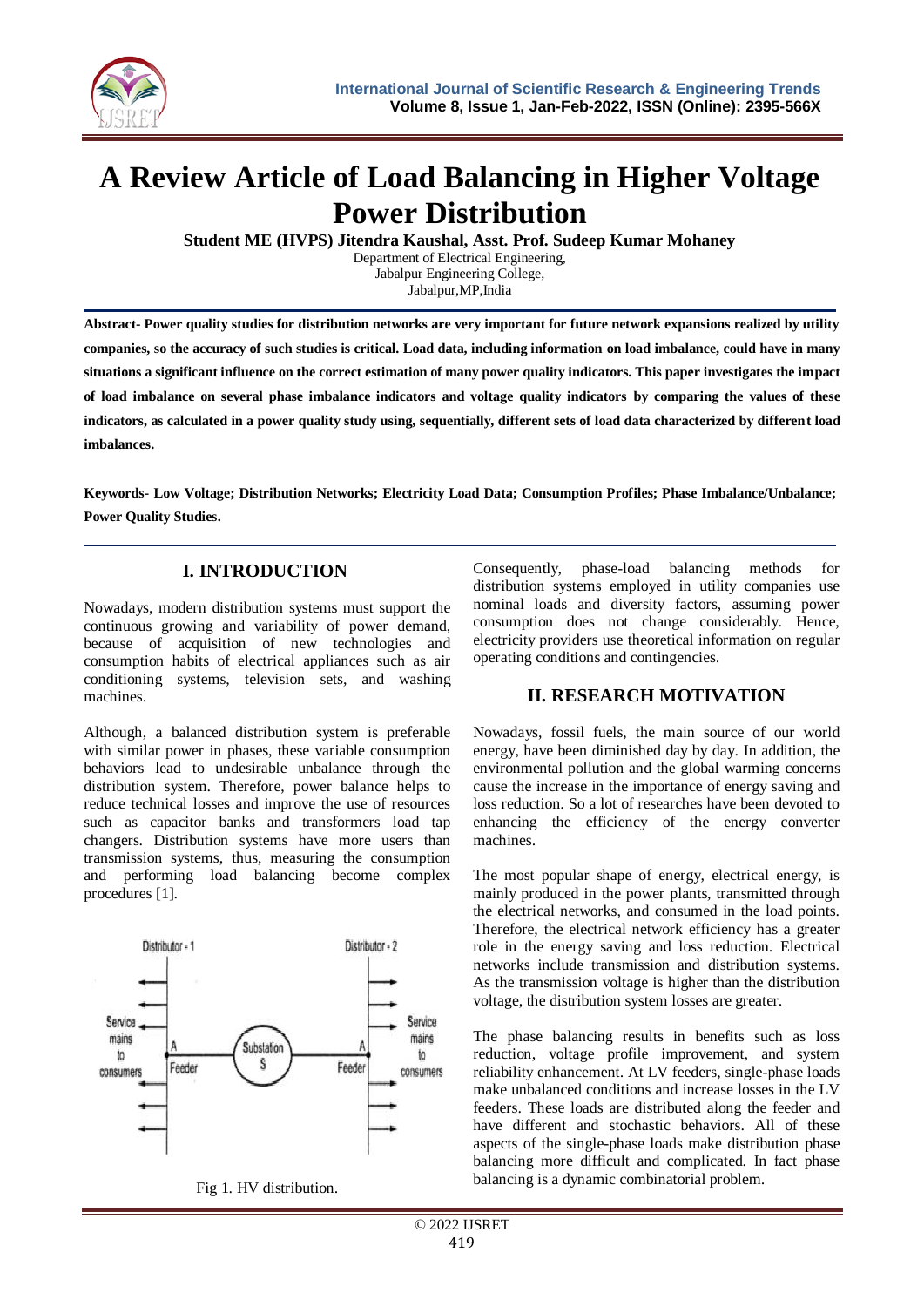



The compensation conduces to maximize the power factor  $(Q=0)$  and to active load balancing on the three phases

### **P=3.PPHASE= 3.U<sup>2</sup> .G**

Where U is the rms value of phase-to-neutral voltage, three-phase network by connecting a resistive load (with the equivalent conductance G).

Active and reactive powers flow run on the network phases that supply the ensemble of all three loads are obtained by algebraic addition of active and reactive power previously deducted for the individual supplying circuits. It obtains:

$$
P = P_R + P_S + P_T = 3.U^2.G
$$

#### $Q = Q_R + Q_S + Q_T = 0$

## **III. LITERATURE REVIEW**

**Victor A.Jimenez,** Phase reassignment for load balance in low-voltage distribution networks: Load balancing is one of the most widely used techniques to reduce losses and improve service quality in low-voltage networks. Many methods have been proposed, including the customer phase reassignment, which has multiple advantages. However, its application represents a real challenge if the data availability is limited (only a few variables from some nodes are measured). This paper presents a new method for load balancing on a three-phase feeder by switching the phase connection of single-phase customers.

It is based on Deterministic Crowding, a variant of Genetic Algorithms with few and easily adjustable parameters. In contrast to related works, we establish an imbalance target value and minimize the number of customers required to switch. The proposed method requires the phase current profiles from only a percentage of the customers, reducing the number of smart meters necessary and the related investment. The method was validated using real data, analyzing different scenarios

with different percentages of measured customers compared on the basis of imbalance index, neutral current, and transformer lifespan reduction. Results show a significant improvement in load balancing with few changes, even when only 30% of customers are measured [1].

**Xiaoou Liu,** Automatic routing of medium voltage distribution network based on load complementary characteristics and power supply unit division: In view of the problems of large network scale and low equipment utilization efficiency caused by the lack of consideration of load complementary characteristics in the current distribution network planning, a new practical automatic routing method of medium voltage distribution network considering load complementary characteristics and power supply unit division is proposed.

Firstly, based on the existing conclusions of load clustering and gridding planning, the concepts of feeder block and power supply unit of medium voltage distribution network are redefined, and the framework of medium voltage distribution network planning considering the power supply unit division is proposed. Secondly, the evaluation indexes of feeder block division and power supply unit division considering the load complementary characteristics are proposed, and a centerline swing distance weighted clustering algorithm is proposed, which is used to realize the feeder block division.

Thirdly, considering the annual comprehensive cost of line planning and the outage loss cost based on reliability index, the medium voltage distribution network planning model is established based on the power supply unit division. The automatic routing method is proposed based on ant colony algorithm, which is used to realize the combinatorial solution of the trunk line and branch line. Finally, an example is given to verify the scientificity and practicability of the model and method proposed in this paper [2].

**Omid Homaee,** A practical probabilistic approach for load balancing in data-scarce LV distribution systems using discrete PSO and  $2 \text{ m } + 1$  PEM: Unbalanced distribution of single-phase customers among the three phases is an important factor in causing unbalance in lowvoltage (LV) distribution systems. This unbalance phenomenon has some important consequences as higher losses in the distribution system, increasing voltage unbalance, and higher neutral wire current. The key challenge is that these networks only have the monthly reading of customers' meters which is called data-scarce distribution systems due to the lack of enough information.

In this paper, a method is proposed in order to have a balanced distribution of single-phase customers between the phases based on particle swarm optimization (PSO) algorithm to reduce the average-load losses (which is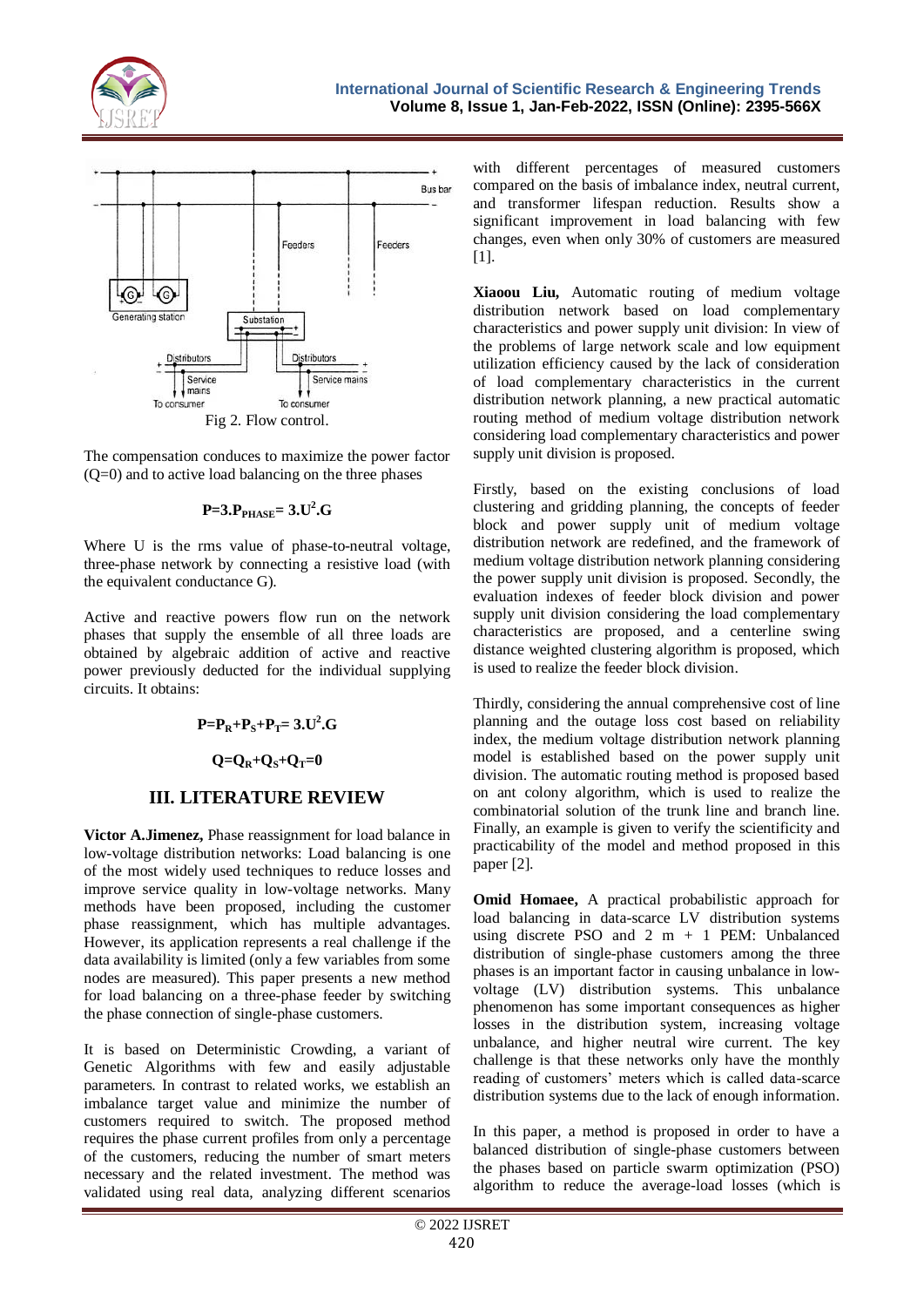

calculated losses in the average load of all of the customers and is an attainable data in real-world datascarce distribution systems). First, a comparative study is performed between two load balancing methods. In the first method, the transformer neutral wire current is reduced.

This method is used generally in electricity distribution companies. In the second method, the balancing is performed in order to reduce the losses in the averageload. Then, a probabilistic approach is proposed in order to manage the uncertainty of single-phase customer's consumption, which is an important issue in low-voltage distribution systems balancing. Numerical studies are performed on a practical system and the results show that the proposed method has higher performance comparing to the first method used by distribution companies. Also, it is observed that by rephasing of some single-phase customers, losses are reduced significantly [3].

**Jianquan Liao,** Voltage stability improvement of a bipolar DC system connected with constant power loads: The constant power loads (CPLs) in direct current (DC) power system have the potential to degrade the stability of the whole system. This paper proposed a virtual resistance damping method that improves the stability of the bipolar DC system connected with CPLs. At first, a stability criterion for the bipolar system is given. After that, a bipolar DC system based on a half-bridge voltage balancer (HBVB) is introduced and its small-signal model is derived. On this basis, a virtual resistance damping method, Capacitor-Parallel-Damping-Resistance (CPDR), is proposed and analyzed.

Moreover, the Lyapunov stability theory is adopted to investigate the impact of unbalanced load on the system stability. It turns out that system stability is determined by the sum of the system output power. This conclusion can significantly reduce the complexity of the bipolar system stability analysis and control loop design. Finally, the simulations and experimentations are performed to verify the proposed idea in this paper [4].

**Bowen Li,** Balancibility: Existence and uniqueness of power flow solutions under voltage balance requirements: In distribution systems, power injection variability due to growing penetrations of distributed energy resources (DERs) and dispatchable loads can lead to power quality issues such as severe voltage unbalance. To ensure safe operation of phase-balance-sensitive components such as three-phase motor loads, the amount of voltage unbalance must be maintained within specified limits for a range of uncertain loading conditions.

This paper builds on existing "solvability conditions" that characterize operating regions for which the power flow equations are guaranteed to admit a unique high-voltage solution. We extend these existing solvability conditions

to be applicable to distribution systems and augment them with a "balancibility" condition that quantifies an operating region within which a unique, adequately balanced power flow solution exists. To build this condition, we consider different unbalance definitions and derive closed-form representations through reformulations or safe approximations. Using case studies, we evaluate these closed-form representations and compare the balancibility conditions associated with different unbalance definitions [5].

**Syed Rahman,** Comprehensive review & impact analysis of integrating projected electric vehicle charging load to the existing low voltage distribution system: Electric vehicles (EVs) have remarkably emerged as an alternative for internal combustion engines. With high penetration levels of the EVs, its addition to the existing distribution line infrastructure affects the power quality and grid stability.

Additionally, EV charging loads are characteristically different as they are mobile compared to other fixed nodeconnected loads. Proposing solutions without considering these factors may result in grid congestion and subsequent over/under compensations. Another emerging dynamics co-occurring in the distribution system is high penetration levels of renewable energy in the utility grid. Although these dynamics pose challenges in stable grid operation, it also gives opportunities for solving some of the grid integration issues of EV loads. Thus, the effect of adding EV charging load to the existing low voltage distribution system must be analyzed by considering different criteria such as grid impact with different EV chargers, mobile nature of EV load, power quality, voltage profile, and spread/peak demand of load curve. This paper presents a detailed report on the impact analysis of EV integration on the component and system levels.

For analyzing the effect on power quality (component level), grid pollution contributed by EV chargers along with possible solutions is elucidated. Detailed discussion on the significance of EV load location, existing load distribution, and nature of EV charging load distribution is presented by considering different feeders and different load curves. These discussions are supported with simulated case studies followed by a review of existing literature for enhanced understanding. Finally, techniques employed to effectively model the mobile nature of EV load and distributed EVs potential to provide ancillary solutions are also explained [6].

**Meng Zhang Yu-Qing Bao,** Voltage control strategy for distribution network with thermostatically controlled loads equivalent energy storage model considering minimumon-off time: With the large-scale integration of distribution generations (DGs), distribution network (DN) encounters the new challenges in voltage control. Due to some existing conventional voltage regulation equipment in the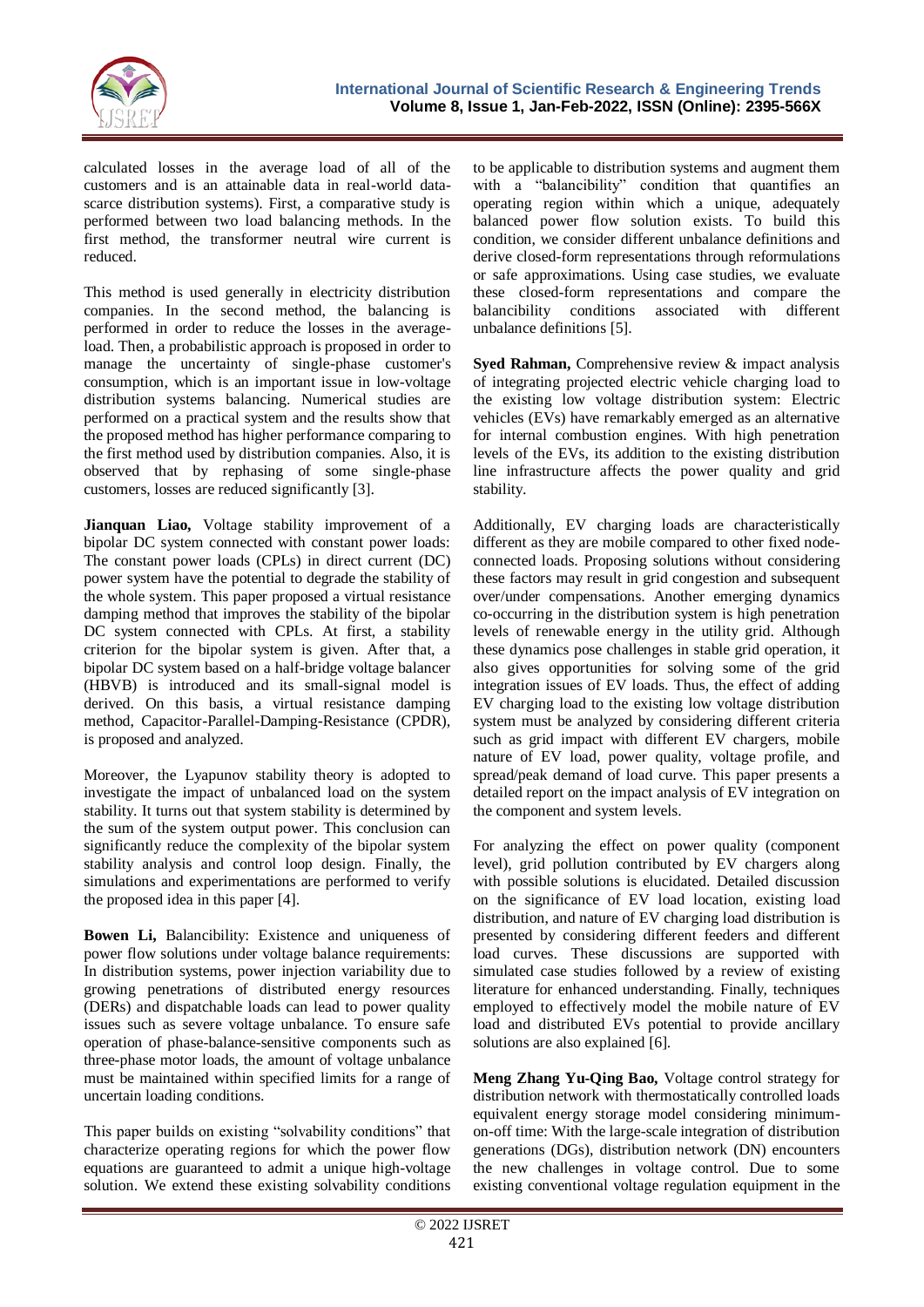

DN lacks active power regulation capability, a voltage regulation strategy with thermostatically controlled loads (TCLs) equivalent energy storage model considering the minimum-on-off time is proposed in this paper to alleviate voltage magnitude. Then, a voltage management model incorporating TCLs is developed as a multi-objective optimization model that collectively minimizes demand response (DR) cost, network loss, voltage deviation and voltage overrun penalty. Compared with existing methods, the proposed method achieves lower network loss and maintains safe voltage levels under random load demand and renewable power injection. Finally, the proposed method is verified by testing examples [7].

**Abdelaziz Salah Saidi,** Impact of grid-tied photovoltaic systems on voltage stability of tunisian distribution networks using dynamic reactive power control: Analysis of voltage stability of transmission network with high photovoltaic (PV) integration is a challenging problem because of the stochastic generation of a solar system. Stabilization of the output power is an important criterion for determining the degree of penetration of PV in active distribution networks, considering loading capability. This article describes the effective voltage regulation strategy for the transmission system using the STATCOM module to resolve the drop and the effect aspects on the voltage stability in the transmission network.

This paper analyzes also the influence of the STATCOM control system on preventing the combination of injection voltage STATCOM with harmonics from achieving pure voltage compensation. The proposed test system under analysis is the 53-Bus Tunisian distribution power network integrating 12 MW solar PV plant. Simulation results are added to demonstrate the efficiency of the proposed control technique for enhancing the power system quality based on the Tunisian grid code. Investigation of voltage stability shows that the dynamic behavior of the voltage depends strongly on the short circuit capacity of the power network at the point of PVs integration [8].

**Mario A.Mejia,** Medium-term planning of active distribution systems considering voltage-dependent loads, network reconfiguration, and CO2 emissions: This work proposes a novel mixed-integer linear programming model to address the medium-term reinforcement planning for active distribution networks, taking into account multiple investment options and CO2 emission limits.

The investment plan jointly includes (i) the replacement of overloaded conductors, (ii) the installation of voltage control equipment such as voltage regulators and capacitor banks, and (iii) the installation of distributed energy resources, such as dispatchable and non-dispatchable renewable generators, and energy storage units. Uncertainties associated with the demand for electricity, energy prices at the substation and non-dispatchable distributed generation are addressed through scenario-

based stochastic optimization. In contrast to conventional planning methods, the proposed approach models the load as voltage-dependent in order to achieve substantial reductions in energy consumption.

As another outstanding feature, network reconfiguration, which is an operational planning alternative that is normally addressed independently, is incorporated within the planning options. The objective function of the model is aimed at establishing an investment strategy with minimal total costs, but that satisfies the operational restrictions of the network and CO2 emissions cap.

A 69-node system was used to test the proposed model and, the results show that modeling the load as voltagedependent and integrating network reconfiguration into the medium-term planning actions helps to achieve an effective network that, in addition to being environmentally friendly, has low total planning costs. Finally, the scalability of the proposed method was evaluated using a real 2313-node system [9].

**Waleed Alabri,** Voltage regulation in unbalanced power distribution systems with residential PV systems: Increased integration of rooftop photovoltaic (PV) power generation in a low-voltage power distribution system poses significant challenges due to the severity of voltage unbalance problems and complexities in regulating the voltage. Conventional regulation methods are insufficient to address these challenges due to their inability to deal with the voltage unbalance.

This paper proposes an advanced supervisory control methodology, with the reactive power control and voltage regulation at residential PV inverters, as an effective means of addressing unbalanced voltages in a power distribution system. The uniqueness of the approach is that it simultaneously controls voltage magnitude and voltage unbalance at affected nodes by precise dispatching of reactive power. Several cases were studied by simulating realistic operating conditions on the unbalanced IEEE 37 node test feeder, and results suggest that the proposed approach can manage the voltage magnitude at nodes within voltage unbalance thresholds. Further cases suggest that the application of the proposed methodology could also reduce the operational stress of residential PV inverters significantly, facilitating distribution system with an increased capacity of PV power generation [10].

**Mohammad Eydi,** A novel communication-less fuzzy based control method to improve SOC balancing, currentsharing, and voltage restoration in a widespread DC microgrid: DC Bus Voltage Restoration, proportional current-sharing and SOCs balancing are the leading vital challenges in the field of DC microgrids. It seems that, using communication links and a central controller will solve these problems. However, microgrids under such control system will encounter some drawbacks such as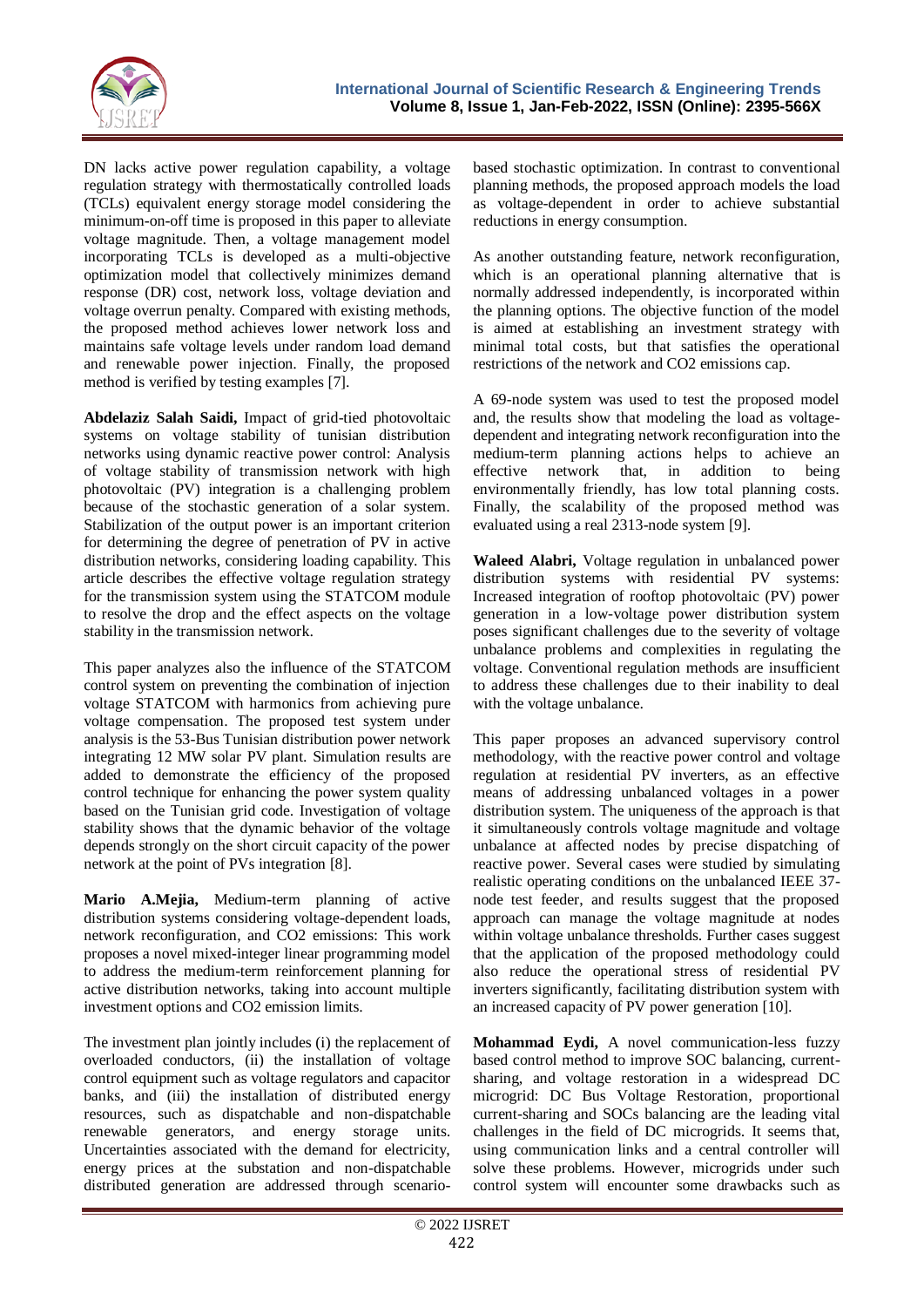

low modularity, flexibility, reliability, and high cost and complexity. Besides, using communication links and the central controller is not reasonable for widespread DC microgrids. In this paper, a novel communication-less control method is proposed. First, the voltage of units is controlled by the droop controller to ensure the system stability. Next, a unit which has the least distance from critical loads is chosen as "sender unit".

The sender unit voltage is set such that the voltage deviation of the sender bus is reduced to zero. Then, this unit injects an AC signal to the DC bus. The frequency of AC signal is determined by a fuzzy controller based on the sender unit SOC and its current. Another fuzzy controller specifies the units' current based on the frequency of AC signal and their SOC. The units' current determination is done such that not only the SOCs are balanced, and the voltage deviation is reduced, but also the current is appropriately shared.

As the proposed method does not rely on communication links, it is applicable on both the single-bus and multi-bus microgrids (compact and geographically dispersed). The stability analysis confirms that the proposed method is strongly stable. Simulation results prove that microgrids controlled by the proposed method have a desirable performance from the standpoint of current-sharing, SOCs equalizing, and DC bus voltage regulation [11].

**Andres F.Moreno Jaramillo,** Load modelling and nonintrusive load monitoring to integrate distributed energy resources in low and medium voltage networks: In many countries distributed energy resources (DER) (e.g. photovoltaics, batteries, wind turbines, electric vehicles, electric heat pumps, air-conditioning units and smart domestic appliances) are part of the "Green Deal" to deliver a climate neutral society. Policy roadmaps, despite providing a framework and penetration targets for DER, often lack the network planning strategies needed to transition from passive to active distribution networks. Currently, DER's dynamic performance parameters and location identification techniques are not fully standardised. In fact, it can be very ad hoc.

Standardised distributed load modelling and non-intrusive load monitoring (NILM) for equipment manufacturers, installers and network operators is critical to low and medium voltage network management in order to facilitate better balancing, flexibility and electricity trading across and within the power system for mass DER deployment. The aim of this paper is to fill this load modelling and NILM knowledge gap for DERto inform the "Green Deal" transition and support standardisation.

In the paper, existing load modelling techniques and NILM methodologies are critically examined to inform and guide research activity, equipment development and regulator thinking, as well as network operators. Seven

key findings that need urgent attention are identified to support a smooth power system reconfiguration [12].

**Shouxiang Wang,** Non-intrusive load identification based on the improved voltage-current trajectory with discrete color encoding background and deep-forest classifier: With the development of non-invasive load monitoring. we can monitor household appliances' category, operation status, and electricity consumption. Voltage-Current (VI) trajectory feature significantly improves load identification accuracy by representing the voltage and current waveform of appliances in images. However, it cannot reflect power information and has low pixel utilization. To solve this problem, we proposed an improved VI trajectory feature with discrete color encoding background.

First, we added motion and momentum information to original VI trajectory images through color encoding. Then, the active and reactive power information was discretized using the Chi2 method, and the result was added to the background's invalid pixels. Further, we proposed a deep-forest-based VI trajectory classification method to solve the problem of model redundancy of existing image recognition methods.

We also discussed the data imbalance in the VI trajectory recognition problem and proposed a balancing algorithm based on the PixelCNN++ model. The result of case studies shows that the proposed improved feature can effectively improve the classification accuracy. Compared with the advanced image recognition classifiers based on CNNs, the proposed deep forest classifier has higher accuracy, faster speed, and stronger robustness. Moreover, the proposed PixelCNN++ data balancing method is more robust and can generate realistic VI trajectory samples [13].

**Susan Mumbi Kisengeu,** under voltage load shedding using hybrid ABC-PSO algorithm for voltage stability enhancement: Voltage collapse tends to occur due to the voltage instability created during large faults. As a last resort, under-voltage load shedding (UVLS) is performed after all the available power operation and control mechanisms have been exhausted. Load shedding techniques have advanced from the conventional and adaptive methods that are less optimal compared to computational intelligence-based techniques. Recent works have identified hybrid algorithms to give more optimal solutions for UVLS problems with multi-objective functions.

In this paper, a novel hybrid ABC-PSO algorithm, adapted from a software estimation project, is used to perform UVLS on a modified IEEE 14-bus system. Eight overload conditions are imposed on the system ranging from 105% to 140% loading, where FVSI ranking is used in identifying weak buses. The load shedding is then performed following decentralized relay settings of 3.5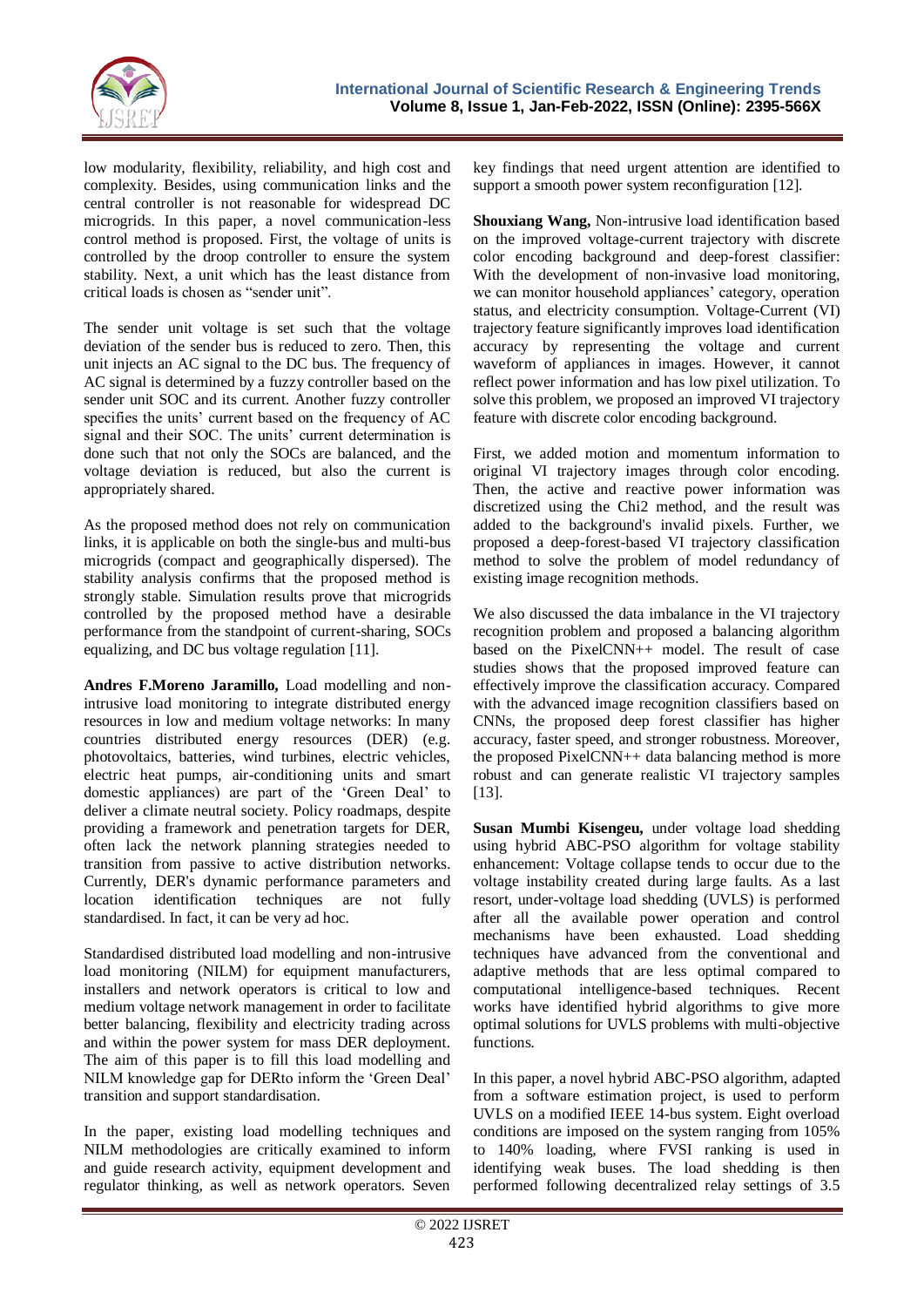

seconds, 5 seconds and 8 seconds, which gives an overall 99.32% recovery of voltage profiles. The proposed hybrid ABC-PSO algorithm is able to shed optimal amounts of load, giving an 89.56% post-contingency load, compared to GA's 77.04%, ABC-ANN at 84.03% and PSO-ANN at 80.96%. This study has been simulated on MATLAB software, using the Power System Analysis Toolbox (PSAT) graphical user and command-line interfaces [14].

**Wei Ma,** A centralized voltage regulation method for distribution networks containing high penetrations of photovoltaic power: One of the most significant current concerns in distribution networks is the voltage fluctuations resulting from sharp changes of the active power of photovoltaic (PV) plants. Therefore, this paper proposes a novel worst-case voltage scenarios (WCVSs) based centralized voltage regulation method to suppress the voltage fluctuations of all buses in distribution networks, where the WCVSs are established according to probabilities of bus voltages exceeding the required voltage range.

A mixed integer nonlinear programming (MINP) model is developed to coordinate on-load tap changers (OLTCs), capacitor banks (CBs), and PV plants, aiming at reducing switching operations of OLTCs and CBs, bus voltage variations, operating losses of distribution networks, and active power curtailments of PV plants.

This paper employs the NSGA-II algorithm to find the Pareto optimal set of the established MINP model, and a fast decision-making algorithm is proposed to select the best solution from the Pareto optimal set.

The proposed methods are conducted on a modified IEEE 33-bus distribution network with high penetrations of PV power. Simulation results show that the proposed voltage control methods can not only effectively deal with voltage fluctuation issues in the distribution network, but also reduce the operating costs of the distribution network [15].

## **IV. CONCLUSION**

One of the biggest problems with distribution systems correspond to the load unbalance created by power demand of customers. This becomes a difficult task to solve with conventional methods. Therefore, this paper uses integer linear programming and Branch and Bound algorithm to balance the loads in the three phases of the distribution system, employing stored data of power demand.

The solution may be used as a planning tool in distribution systems applied to installations with systems for measuring power consumption in different time intervals. Furthermore, in conjunction with communications and processing technologies, the solution could be useful to implement with a smart grid.

#### **REFERENCE**

- [1] Victor A.Jimenez, Phase reassignment for load balance in low-voltage distribution networks, International Journal of Electrical Power & Energy Systems, Volume 137, May 2022, 107691.
- [2] Xiaoou Liu, Automatic routing of medium voltage distribution network based on load complementary characteristics and power supply unit division, International Journal of Electrical Power & Energy Systems, Volume 133, December 2021, 106467.
- [3] Omid Homaee, A practical probabilistic approach for load balancing in data-scarce LV distribution systems using discrete PSO and  $2 \text{ m} + 1 \text{ PEM}$ , International Journal of Electrical Power & Energy Systems, Volume 135, February 2022, 107530.
- [4] Jianquan Liao, Voltage stability improvement of a bipolar DC system connected with constant power loads, Electric Power Systems Research, Volume 201, December 2021, 107508.
- [5] BowenLi, Balancibility: Existence and uniqueness of power flow solutions under voltage balance requirements, Electric Power Systems Research, Volume 190, January 2021, 106542.
- [6] Syed Rahman, Comprehensive review & impact analysis of integrating projected electric vehicle charging load to the existing low voltage distribution system, Renewable and Sustainable Energy Reviews, Volume 153, January 2022, 111756.
- [7] Meng Zhang Yu-Qing Bao, Voltage control strategy for distribution network with thermostatically controlled loads equivalent energy storage model considering minimum-on-off time, International Journal of Electrical Power & Energy Systems, Volume 133, December 2021, 107268.
- [8] Abdelaziz Salah Saidi, Impact of grid-tied photovoltaic systems on voltage stability of tunisian distribution networks using dynamic reactive power control, Ain Shams Engineering Journal, Volume 13, Issue 2, March 2022, 101537.
- [9] Mario A.Mejia, Medium-term planning of active distribution systems considering voltage-dependent loads, network reconfiguration, and CO2 emissions, International Journal of Electrical Power & Energy Systems, Volume 135, February 2022, 107541.
- [10]Waleed Alabri, Voltage regulation in unbalanced power distribution systems with residential PV systems, International Journal of Electrical Power & Energy Systems, Volume 131, October 2021, 107036.
- [11]Mohammad Eydi, A novel communication-less fuzzy based control method to improve SOC balancing, current-sharing, and voltage restoration in a widespread DC microgrid, International Journal of Electrical Power & Energy Systems, Volume 135, February 2022, 107578.
- [12]Andres F.Moreno Jaramillo, Load modelling and nonintrusive load monitoring to integrate distributed energy resources in low and medium voltage